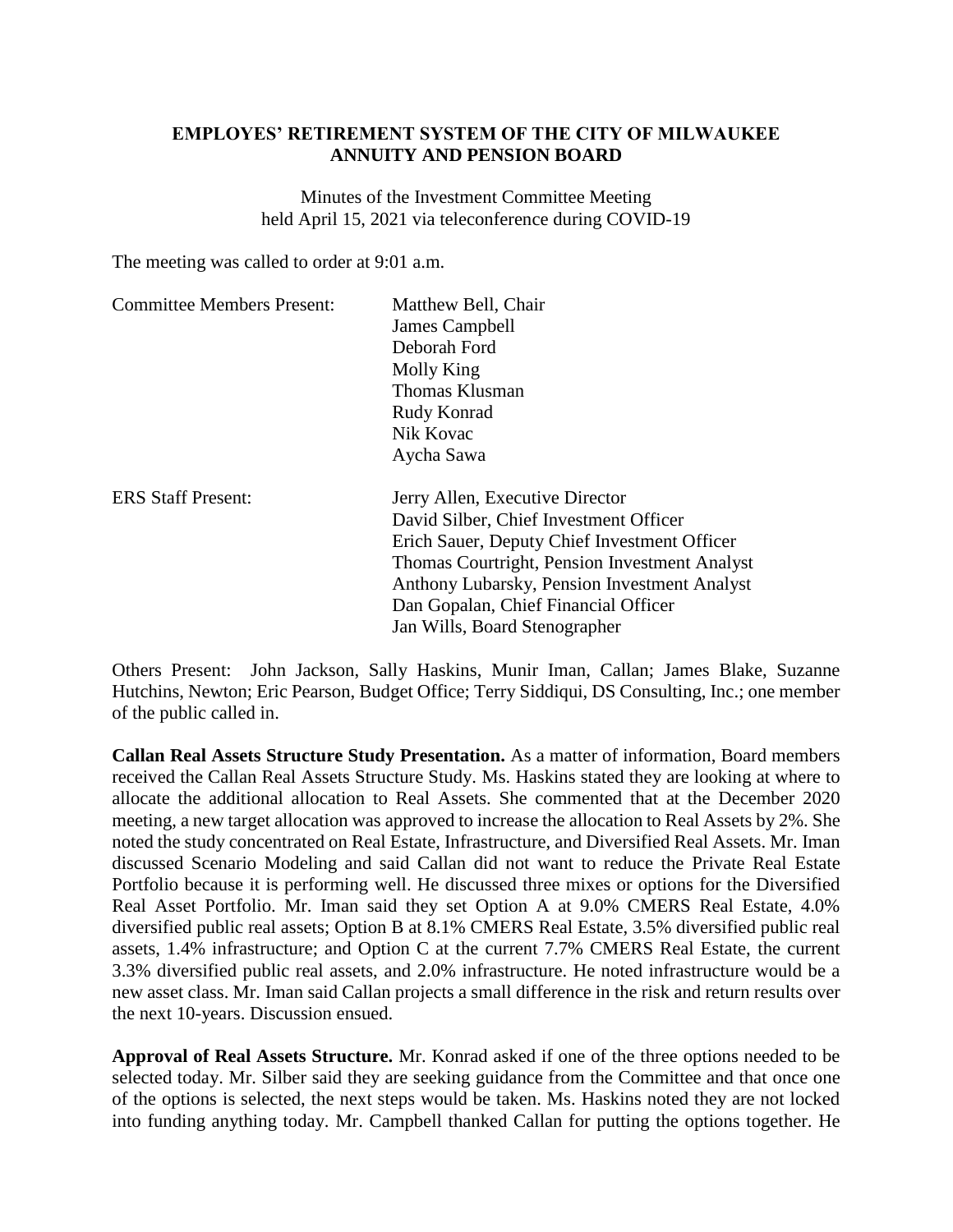noted he supported Option C because of the increase in diversification with a minimal risk increase and a small decrease in liquidity. It was moved by Mr. Campbell, seconded by Ms. King, and unanimously carried, to approve the Approval of Real Assets Structure.

**Newton Investment Management Presentation.** As a matter of information, Committee members received the Newton Global Real Return Strategy presentation booklet. Mr. Blake stated the current value of the ERS' Newton Fund was over \$93 million as of March 31, 2021 and the mandate has been running since its inception date of August 2014. Ms. Hutchins gave an overview of what the strategy is about and mentioned there are nine persons with a long history in the industry who are responsible for the strategy and expertise for the various asset classes. She noted the objective of the strategy is a cash objective of  $LIBOR + 4\%$  over a five-year rolling basis before fees. Ms. Hutchins showed a conceptual representation of the portfolio with a stabilizing layer designed to reduce overall portfolio risk, smooth fund volatility and produce a positive return in times of market stress. She also talked about the return-seeking core, and said the allocation to the core would change over time and is at 86% now of the total and is being reduced. She also talked about the process over the course of the strategy, which includes the long-term objective of LIBOR  $+4\%$ , the thematic framework driving the stock selection, the analyst-recommended securities, portfolio construction and security characteristics, and risk management. She also talked about contributions to performance with equities contributing 11.6% of the 12.9% return in the last 12 months and noted the securities did very well and performed as expected. Mr. Blake concluded they achieved their objective of the strategy.

**Approval of Neuberger Berman Consent to Amendment to LPA.** Mr. Bell advised that the Investment Committee may vote to convene in closed session on the following item as provided in Section 19.85(1)(e), Wisconsin State Statutes, to deliberate or negotiate the purchasing of public properties, the investing of public funds, or conducting other specified public business, whenever competitive or bargaining reasons require a closed session. The Investment Committee may then vote to reconvene in open session following the closed session.

It was moved by Mr. Konrad, and seconded by Ms. Ford, that the Committee convene in closed session. The motion prevailed by the following roll call vote: AYES: Mses. King, Ford, Sawa, Messrs. Bell, Campbell, Klusman, Kovac, and Konrad. NOES: None.

The Committee convened in closed session at 10:17 a.m.

The Committee reconvened in open session at 10:25 a.m.

It was moved by Mr. Konrad, seconded by Mr. Kovac, and unanimously carried, to approve the Neuberger Berman Consent to Amendment to LPA.

**1 st Quarter 2021 Preliminary Performance Update.** As a matter of information, Committee members received the 1<sup>st</sup> Quarter 2021 Preliminary Performance Update. Topics in the Update included Market Environment, Relative Performance Expectations, ERS Fund Attribution, Total Fund Performance, Total Fund Rolling Returns, Total Fund Rolling Excess Returns, Total Fund vs. Universe, Asset Allocation, P/E Ratio Comparisons in the U.S. Since 1980, and Performance Update. Mr. Silber recognized Mr. Lubarsky for his work on the Preliminary Performance Update. Mr. Silber noted for the Market Environment that this quarter described an ideal environment for the CMERS Pension Fund because interest rates went up 0.5 percent on the bond index, there is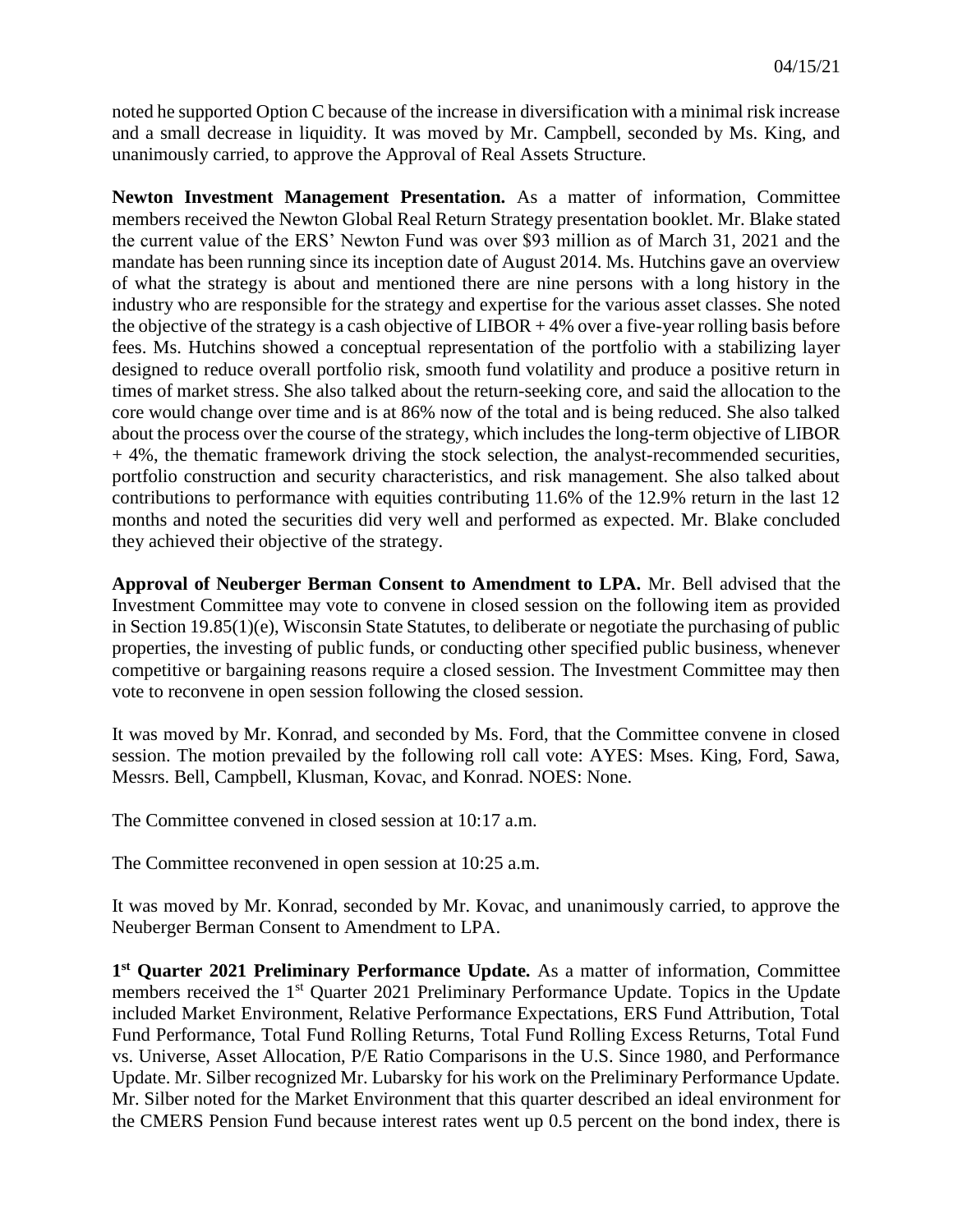talk of potentially rising inflation, and the Fund generated an estimated first quarter return of 3.5, net of fees, because the Fund's Public Equity benchmark increased 5.1% and Public Equity reflects the largest weight in the portfolio. Mr. Silber noted the ERS Total Fund Market Value is estimated to be \$5.80 billion as of April 14, 2021. He concluded by saying the year-to-date return through April 14, 2021 is estimated to be up 5.4% and the benchmark is up 4.9%.

**Due Diligence Reports.** As a matter of information, Committee members received due diligence reports from the Investment team for William Blair, Loomis Sayles, Mesirow Financial, UBS Hedge Fund Solutions, and Earnest Partners.

**William Blair.** Mr. Courtright reported on a virtual meeting that he, Mr. Sauer, and Mr. Lubarsky had with William Blair on November 20, 2020. He commented that William Blair handles the International All-Cap Growth Equity strategy for developing and emerging markets equities. Mr. Courtright said Blair has an experienced and stable investment team.

**Loomis Sayles.** Mr. Courtright reported on a virtual meeting that he, Mr. Sauer, and Mr. Lubarsky had with Loomis Sayles on September 30, 2020. Mr. Courtright noted Loomis has been a manager for the Fund since 1981. He mentioned that Loomis had earlier announce that Mr. Fuss is scaling back to be a senior advisor but three other co-portfolio managers will lead the strategy. Mr. Courtright said the philosophy and process of the strategy would remain the same but with bond holdings slightly more diversified than in the past as well as improved drawdown downside protection when markets are disruptive. He also mentioned dividend-paying equities would be more diversified.

**Mesirow Financial.** Mr. Lubarsky reported on a virtual meeting that he, Mr. Sauer, and Mr. Courtright had with Mesirow on October 27, 2020. He commented that Mesirow is one of the ERS's four Private Equity Fund of Funds managers and one of two core managers within the Private Equity program alongside Abbott. Mr. Lubarsky said the ERS has committed \$355 million across four Mesirow Funds. He said Mesirow launches a new Fund every three or four years as compared to Abbott's annual launch. Mr. Lubarsky said Mesirow has a succession plan in place for when officers do retire. He concluded that Mesirow began including a 15% allocation, as their competitors are doing, to co-investments in the co-mingled flagship of Fund of Funds.

**UBS Hedge Fund Solutions.** Mr. Lubarsky reported on a virtual meeting that he, Mr. Sauer, and Mr. Courtright had with UBS on October 6, 2020. He mentioned that UBS has managed a customized hedge fund-of-funds portfolio for the ERS since December 2014 and is one of the two Absolute Return managers alongside Newton and UBS, has a target weight of 6.67%. He said that typically 20 to 39 hedge funds are held in the portfolio. Mr. Lubarsky noted the investment goal is to generate a return between bonds and stocks while keeping a low co-relation to both asset classes with a chance to achieve a positive return regardless of the direction of the stock market. He said the public equity market had a return of -20% in Q1 2020 but UBS, in the same quarter, had a return of -2% and they are managing the strategy as anticipated.

**Earnest Partners.** Mr. Sauer reported on a virtual meeting that he and Mr. Lubarsky had with Earnest Partners on December 2, 2020. Mr. Sauer commented that Earnest is the ERS' Mid-Cap Core Equity manager and has managed money for the Fund since 2005. He said Earnest has been remarkably stable as well as during the last visits. Mr. Sauer said the investment team is stable, and the philosophy and process remain unchanged. He said among the equity managers,